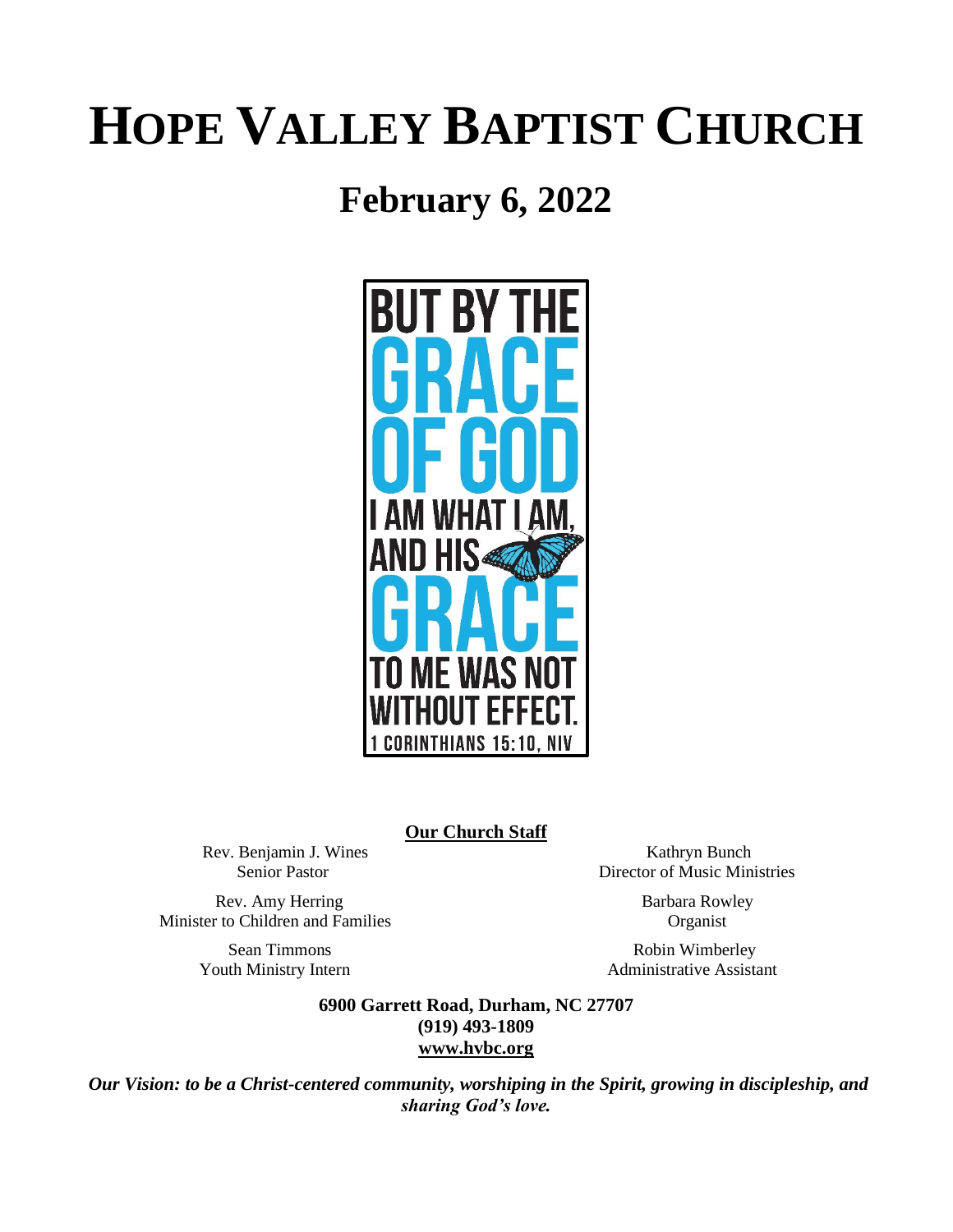# **The Church at Worship**

**Gathering Music**

**Welcome and Announcements Rev. Benjamin Wines Rev. Benjamin Wines Rev. Benjamin Wines** 

**Chiming of the Trinity** Barbara Rowley

**Prelude** *What a Friend We Have in Jesus*Kathryn Bunch and CONVERSE Barbara Rowley

Leader: I give you thanks O Lord, with my whole heart; **People: Before the gods I sing your praise;**

Leader: I bow down towards your holy temple

**People: And give thanks for your steadfast love and faithfulness;**

Leader: For you have exalted your name and word above everything.

**People: On the day I called, you answered me, you strengthened by soul.**

Leader: All the kings of the earth shall praise you, O Lord,

**People: For they have heard the words of your mouth.**

Leader: They shall sing of the ways of the Lord,

**People: For great is the glory of the Lord.**

Leader: For though the Lord is high, he regards the lowly;

**People: But the haughty he perceives from far away.**

Leader: Though I walk in the midst of trouble,

**People: You preserve me against the wrath of my enemies.**

Leader: The Lord will fulfill his purpose for me;

**People: Your steadfast love, O Lord, endures forever.**

# **Invocation Rev.** Amy Herring

**Hymn of Praise** *Praise to the Lord, the Almighty* **LOBE DEN HERREN** 

Praise to the Lord, the Almighty, the King of creation! O my soul, praise Him, for He is thy health and salvation! All ye who hear, now to His temple draw near; praise Him in glad adoration.

Praise to the Lord, who o'er all things so wondrously reigneth, shelters thee under His wings, yea, so gently sustaineth! Hast thou not seen how thy desires e'er have been granted in what He ordaineth?

Praise to the Lord, O let all that is in me adore Him! All that hath life and breath, come now with praises before Him. Let the Amen sound from His people again, gladly forever adore Him.

| <b>Scripture Reading</b>  | 1 Corinthians 15:1-11 | Anne Pokorny     |
|---------------------------|-----------------------|------------------|
| <b>Children's Message</b> |                       | Rev. Amy Herring |

**Pastoral Prayer and Lord's Prayer Rev. Benjamin Wines Rev. Benjamin Wines Rev. Benjamin Wines** 

**Our Father, Who art in heaven, hallowed be Thy name. Thy kingdom come, Thy will be done on earth as it is in heaven. Give us this day our daily bread. And forgive us our trespasses as we forgive those who trespass against us. And lead us not into temptation, but deliver us from evil. For Thine is the kingdom, and the power, and the glory, forever, Amen.**

**Call to Worship** Psalm 138 Rev. Amy Herring